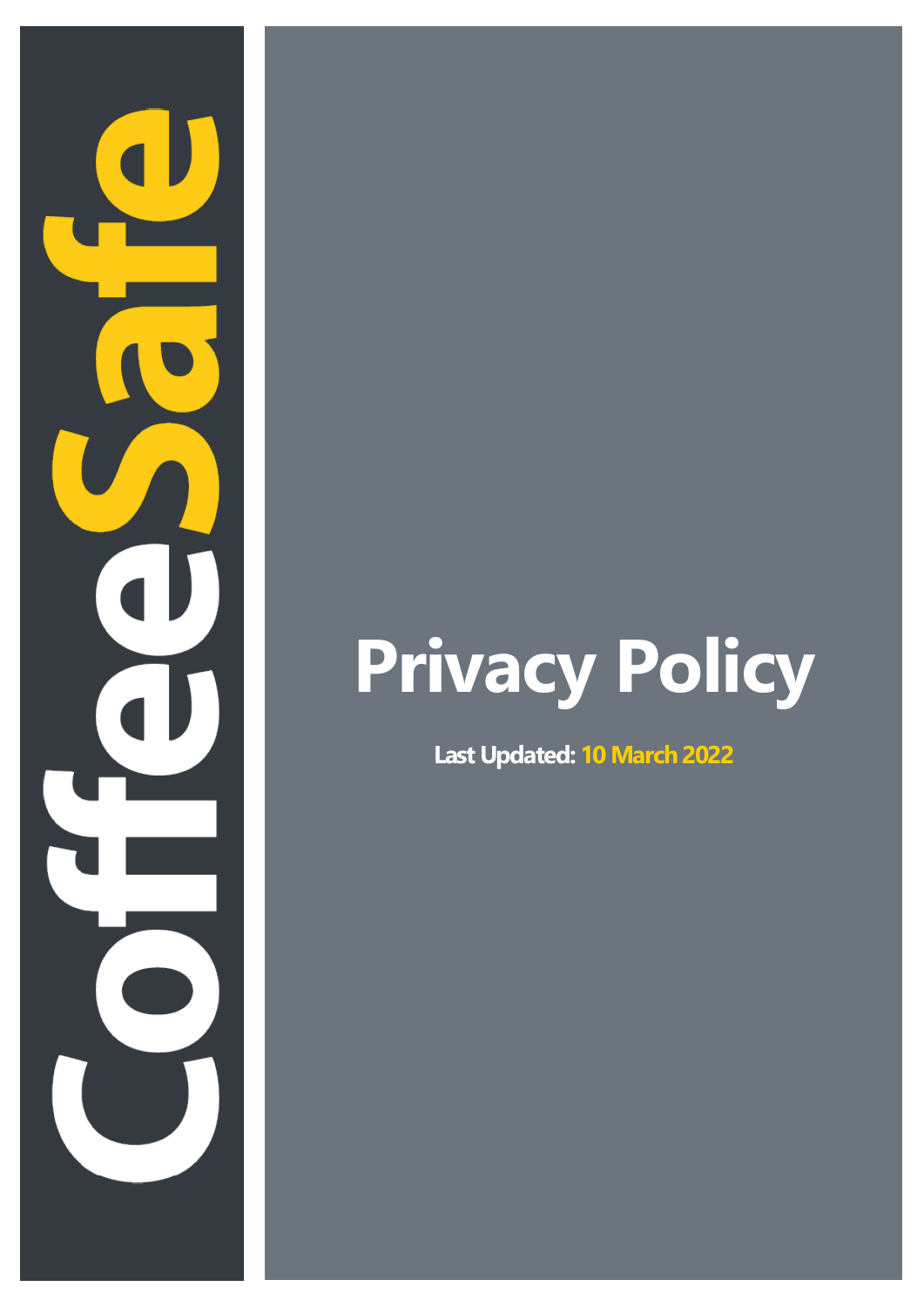## **CONTENTS**



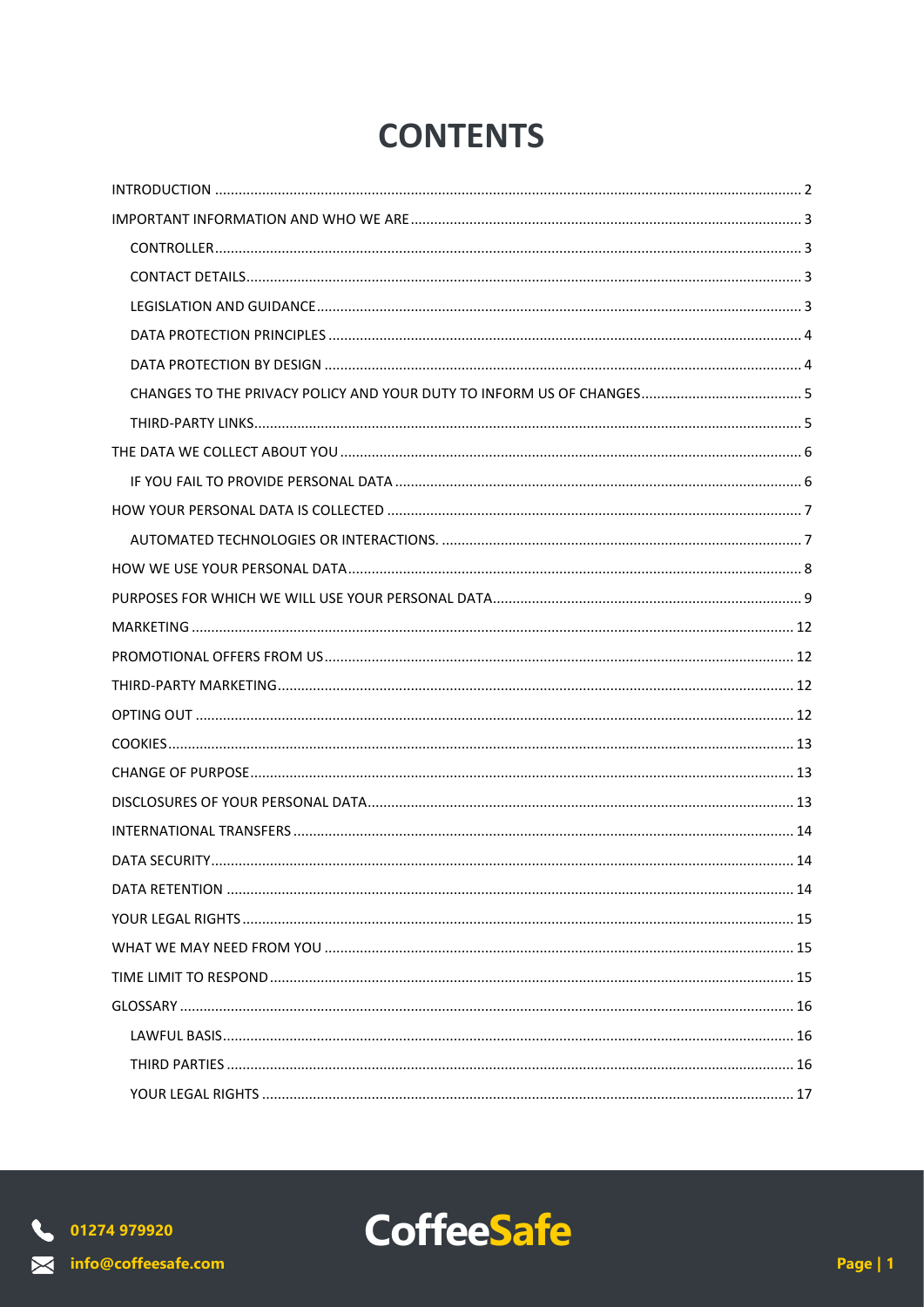## **INTRODUCTION**

<span id="page-2-0"></span>Welcome to Mandate Solutions Limited t/a CoffeSafe ("CoffeeSafe")'s privacy policy.

Here at CoffeeSafe, we respect your privacy and are committed to protecting your personal data. This privacy policy will tell you about how we look after your personal data, tell you about your privacy rights and how the law protects you. CoffeeSafe aims to ensure that all personal data collected, stored and processed is in accordance with the General Data Protection Regulation (EU) 2016/679 (GDPR) and the Data Protection Act (DPA 2018).

This privacy policy aims to give you information about how we collect and process your personal data through when you interact with us through this website or by any other means.

It is important that you read this privacy policy together with any other privacy policy we may provide on specific occasions when we are collecting or processing personal data about you so that you are fully aware of how and why we are using your data.

This policy is provided in a layered format, so you can click through to the specific sections that may be of interest to you. We have also included a glossary section which will explain any terms which you may not be familiar with.



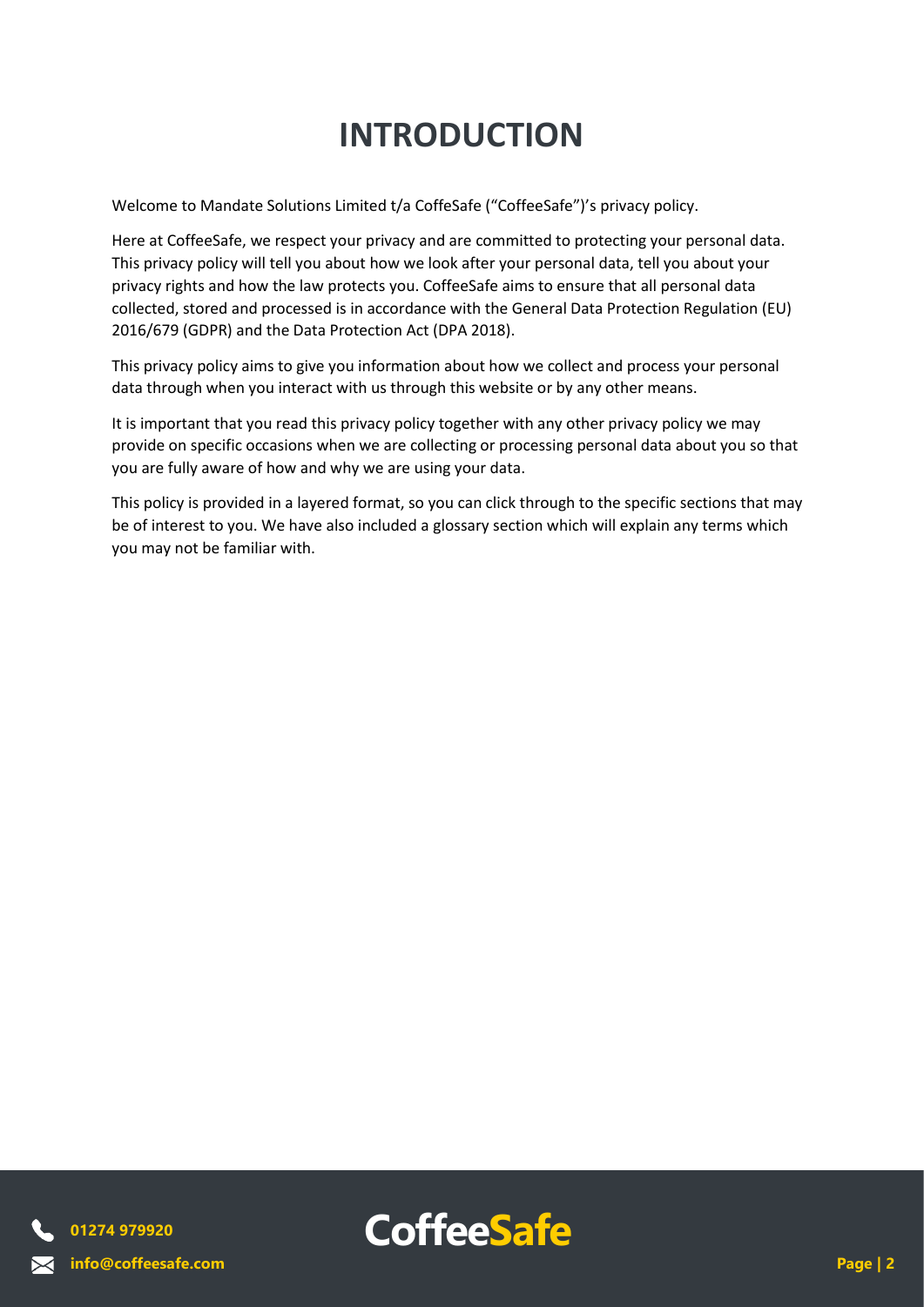# <span id="page-3-0"></span>**IMPORTANT INFORMATION AND WHO WE ARE**

#### <span id="page-3-1"></span>**CONTROLLER**

CoffeeSafe is the controller and responsible for your personal data. Although we are not required to appoint a Data Protection Officer, We have appointed a Data Protection Manager (DPM) who is responsible for overseeing questions in relation to this privacy policy. If you have any questions about this policy, including any requests to exercise your rights, please contact the DPM using the details set out below.

#### <span id="page-3-2"></span>CONTACT DETAILS

If you have any questions about this privacy policy or our privacy practices, please contact our DPM.

| <b>DPM Name:</b>      | Marc Crabtree                             |
|-----------------------|-------------------------------------------|
| <b>Email address:</b> | info@coffeesafe.com                       |
| Postal address:       | CoffeeSafe, 288 Halifax Road, Liversedge, |
|                       | West Yorkshire, WF15 6NP                  |

You have the right to make a complaint at any time to the Information Commissioner's Office (ICO), the UK supervisory authority for data protection issues (www.ico.org.uk). We would, however, appreciate the chance to deal with your concerns before you approach the ICO so please contact us in the first instance.

#### <span id="page-3-3"></span>LEGISLATION AND GUIDANCE

This policy meets the requirements of the GDPR and the DPA 2018. It is based on guidance published by the Information Commissioner's Office (ICO).

It also reflects the ICO's code of practice for personal information.

Our ICO registration number is:

#### **ZA809415**



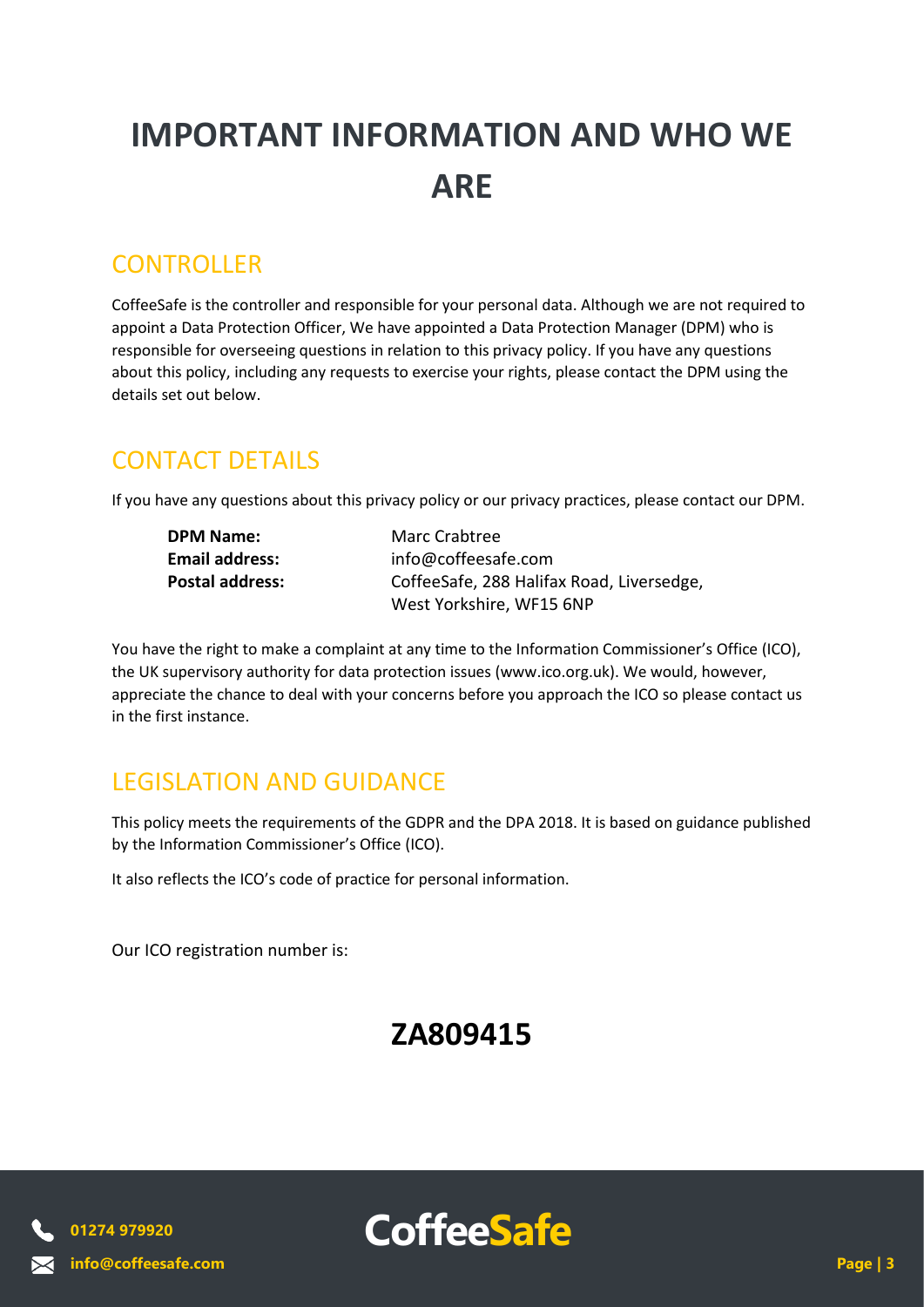#### <span id="page-4-0"></span>DATA PROTECTION PRINCIPLES

The GDPR is based on data protection principles that say personal data must be:

- Processed lawfully, fairly and in a transparent manner.
- Adequate, relevant and limited to what is necessary to fulfil the purposes for which it is processed.
- Accurate and, where necessary, kept up to date.
- Kept for no longer than is necessary for the purposes for which it is processed.
- Processed in a way that ensures it is appropriately secure.

#### <span id="page-4-1"></span>DATA PROTECTION BY DESIGN

We will put measures in place to show that we have integrated data protection into all our data activities, including:

- Integrating data protection into internal documents including this policy, any related policies and privacy notices.
- Training members of staff on data protection law, this policy, any related policies and any other data protection matters.
- Ensuring that new members of staff have appropriate data protection training as part of their induction.
- Regularly conducting reviews and audits to test our privacy measures and make sure we are compliant.



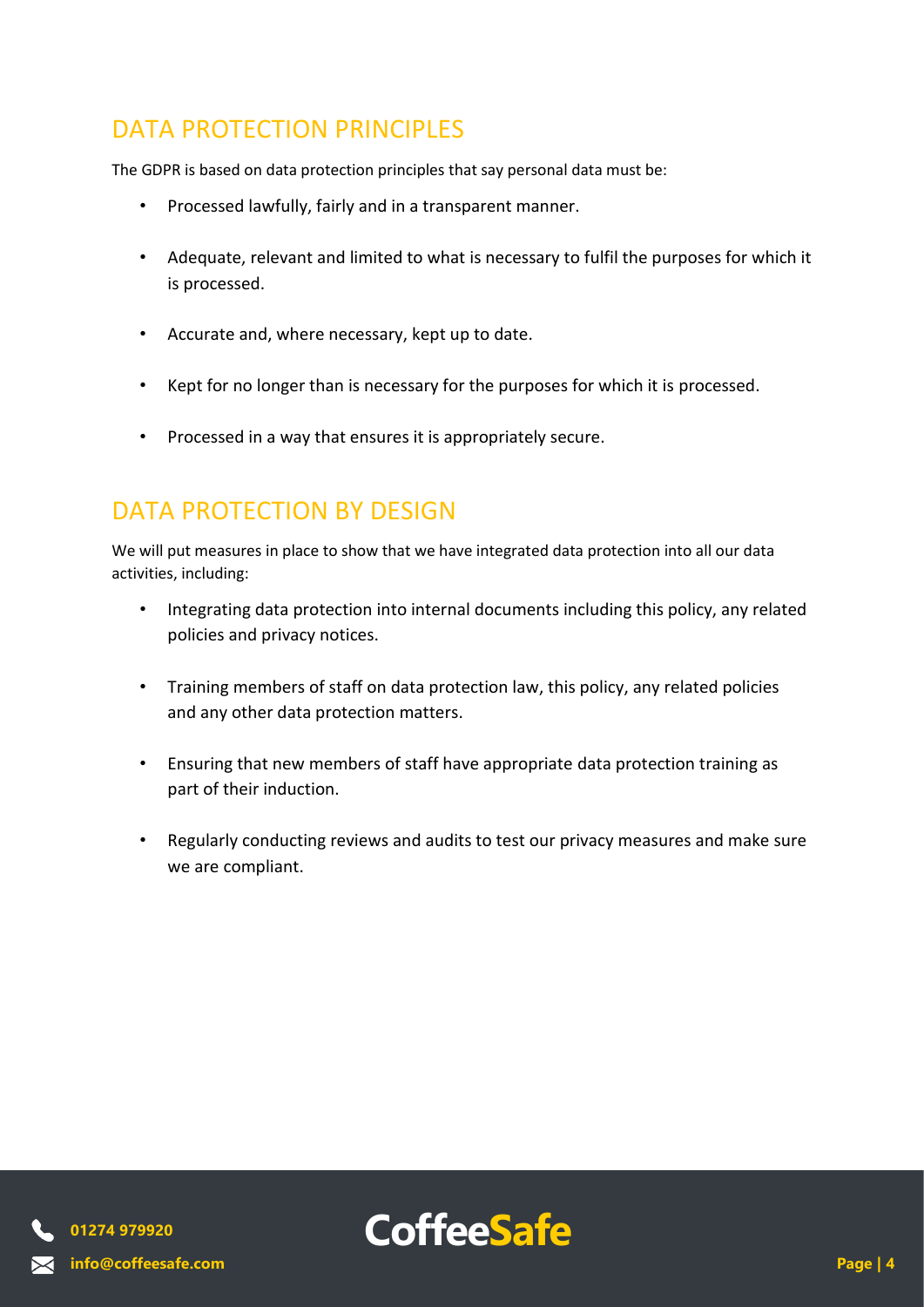#### <span id="page-5-0"></span>CHANGES TO THE PRIVACY POLICY AND YOUR DUTY TO INFORM US OF CHANGES

We keep our privacy policy under regular review. This version was last updated March 2020. It is important that the personal data we hold about you is accurate and current. Please keep us informed if your personal data changes during your relationship with us.

#### <span id="page-5-1"></span>THIRD-PARTY LINKS

This website may include links to third-party websites, plug-ins and applications. Clicking on those links or enabling those connections may allow third parties to collect or share data about you. We do not control these third-party websites and are not responsible for their privacy statements.

When you leave our website, we encourage you to read the privacy policy of every website you visit.



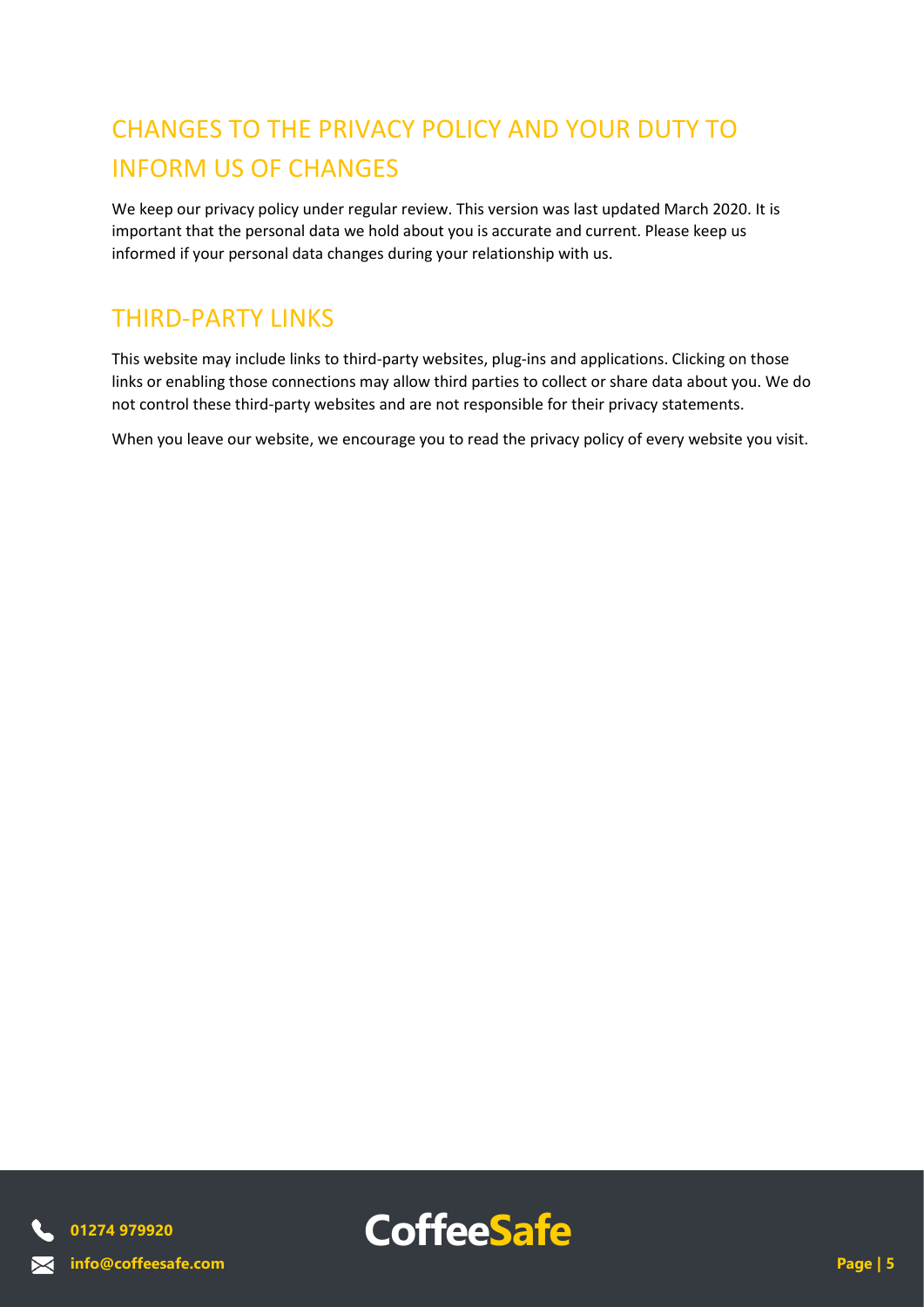## <span id="page-6-0"></span>**THE DATA WE COLLECT ABOUT YOU**

Personal data, or personal information, means any information about an individual from which that person can be identified. We may collect, use, store and transfer different kinds of personal data about you which we have grouped together as follows:

- **Identity Data** includes first name, last name, username or similar identifier.
- **Contact Data** includes billing address, email address and telephone numbers.
- **Transaction Data** includes details about payments to and from you and other details of products and services you have purchased from us.
- **Technical Data** includes internet protocol (IP) address, your login data, browser type and version, time zone setting and location, browser plug-in types and versions, operating system and platform, and other technology on the devices you use to access this website.
- **Profile Data** includes your email address for multi-site operators, customer preferences, feedback and testimonials.
- **Usage Data** includes information about how you use our website, products and services.
- **Marketing and Communications Data** includes your preferences in receiving marketing from us and our third parties and your communication preferences.

We do not collect any Special Categories of Personal Data about you (this includes details about your race or ethnicity, religious or philosophical beliefs, sex life, sexual orientation, political opinions, trade union membership, information about your health, and genetic and biometric data).

#### <span id="page-6-1"></span>IF YOU FAIL TO PROVIDE PERSONAL DATA

Where we need to collect personal data by law, or under the terms of a contract we have with you, and you fail to provide that data when requested, we may not be able to perform the contract we have or are trying to enter into with you. In this case, we may have to cancel a product or service you have with us, but we will notify you if this is the case at the time.



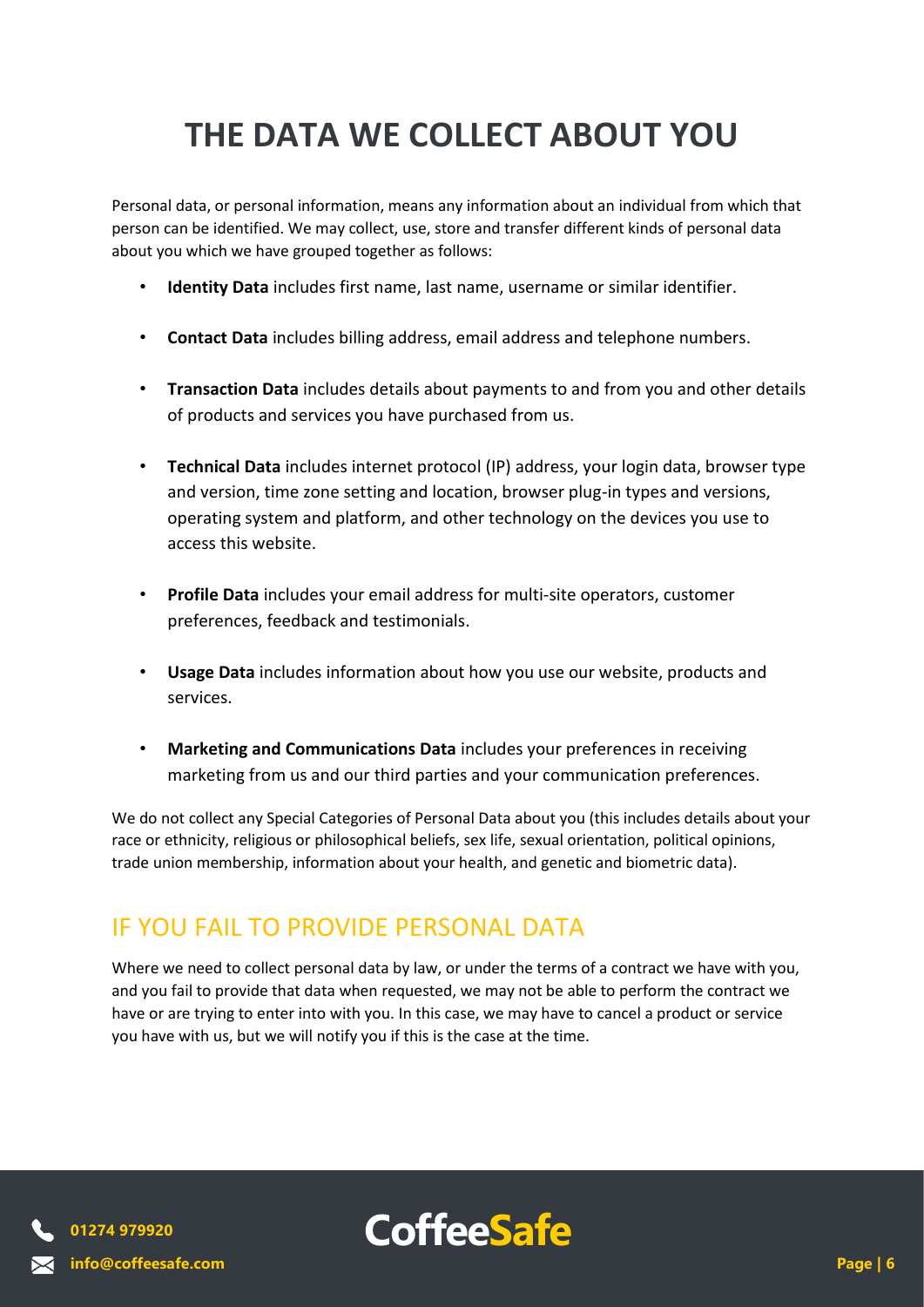## <span id="page-7-0"></span>**HOW YOUR PERSONAL DATA IS COLLECTED**

You may provide us with personal information by filling in forms or by corresponding with us by post, phone, email or otherwise. This includes personal data you provide when you:

- Create an account on our website.
- Subscribe to our service or publications.
- Request marketing to be sent to you.
- Enter a competition, promotion or survey or give us feedback or contact us.

#### <span id="page-7-1"></span>AUTOMATED TECHNOLOGIES OR INTERACTIONS.

As you interact with our website, we will automatically collect Technical Data about your equipment, browsing actions and patterns. We collect this personal data by using cookies and other similar technologies.



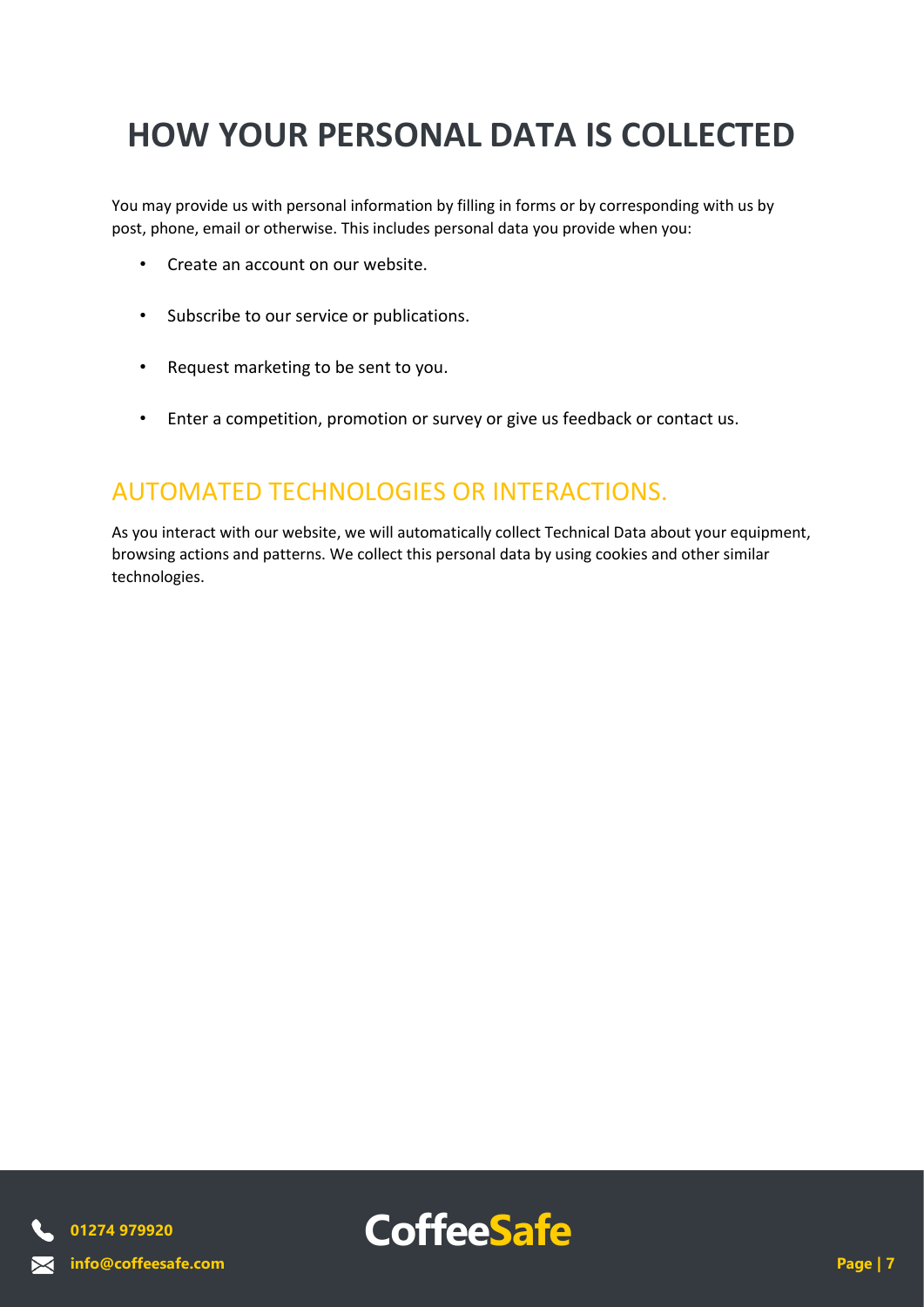## <span id="page-8-0"></span>**HOW WE USE YOUR PERSONAL DATA**

We will only use your personal data when the law allows us to. Most commonly, we will use your personal data in the following circumstances:

- Where we need to perform the contract we are about to enter into or have entered into with you.
- Where it is necessary for our legitimate interests (or those of a third party) and your interests and fundamental rights do not override those interests.
- Where we need to comply with a legal obligation.



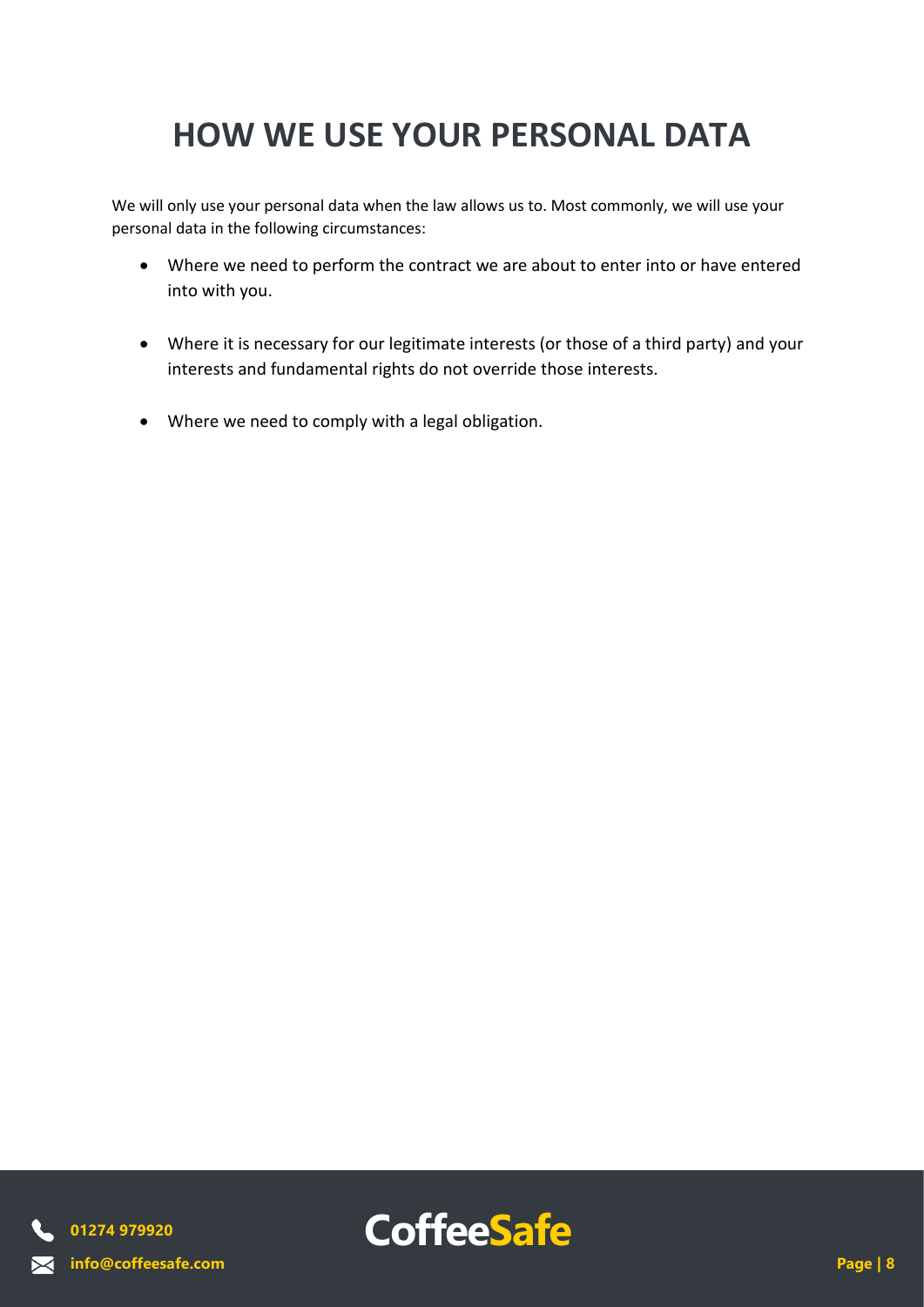# <span id="page-9-0"></span>**PURPOSES FOR WHICH WE WILL USE YOUR PERSONAL DATA**

We have set out, in a table format, a description of all the ways we plan to use your personal data, and which of the legal bases we rely on to do so. We have also identified what our legitimate interests are where appropriate.

Note that we may process your personal data for more than one lawful ground depending on the specific purpose for which we are using your data. Please contact us if you need details about the specific legal ground we are relying on to process your personal data where more than one ground has been set out in the table.

| <b>Purpose/Activity</b>                                                                                                                                                                                            | <b>Type of data</b>                                             | <b>Lawful basis for processing</b><br>including basis of legitimate<br>interest                                                                 |
|--------------------------------------------------------------------------------------------------------------------------------------------------------------------------------------------------------------------|-----------------------------------------------------------------|-------------------------------------------------------------------------------------------------------------------------------------------------|
| To register you as a new<br>customer                                                                                                                                                                               | (a) Identity<br>(b) Contact                                     | (a) Performance of a contract<br>with you<br>(b) Necessary for our legitimate<br>interests (to register you as a<br>new customer)               |
| To manage our relationship with<br>you which will include:<br>(a) Notifying you about changes<br>to our terms or privacy policy<br>(b) Asking you to leave a review,<br>provide a testimonial, or take a<br>survey | (a) Identity<br>(b) Contact<br>(c) Financial<br>(d) Transaction | (a) Performance of a contract<br>with you<br>(b) Necessary for our legitimate<br>interests (to process payments<br>and recover debts due to us) |



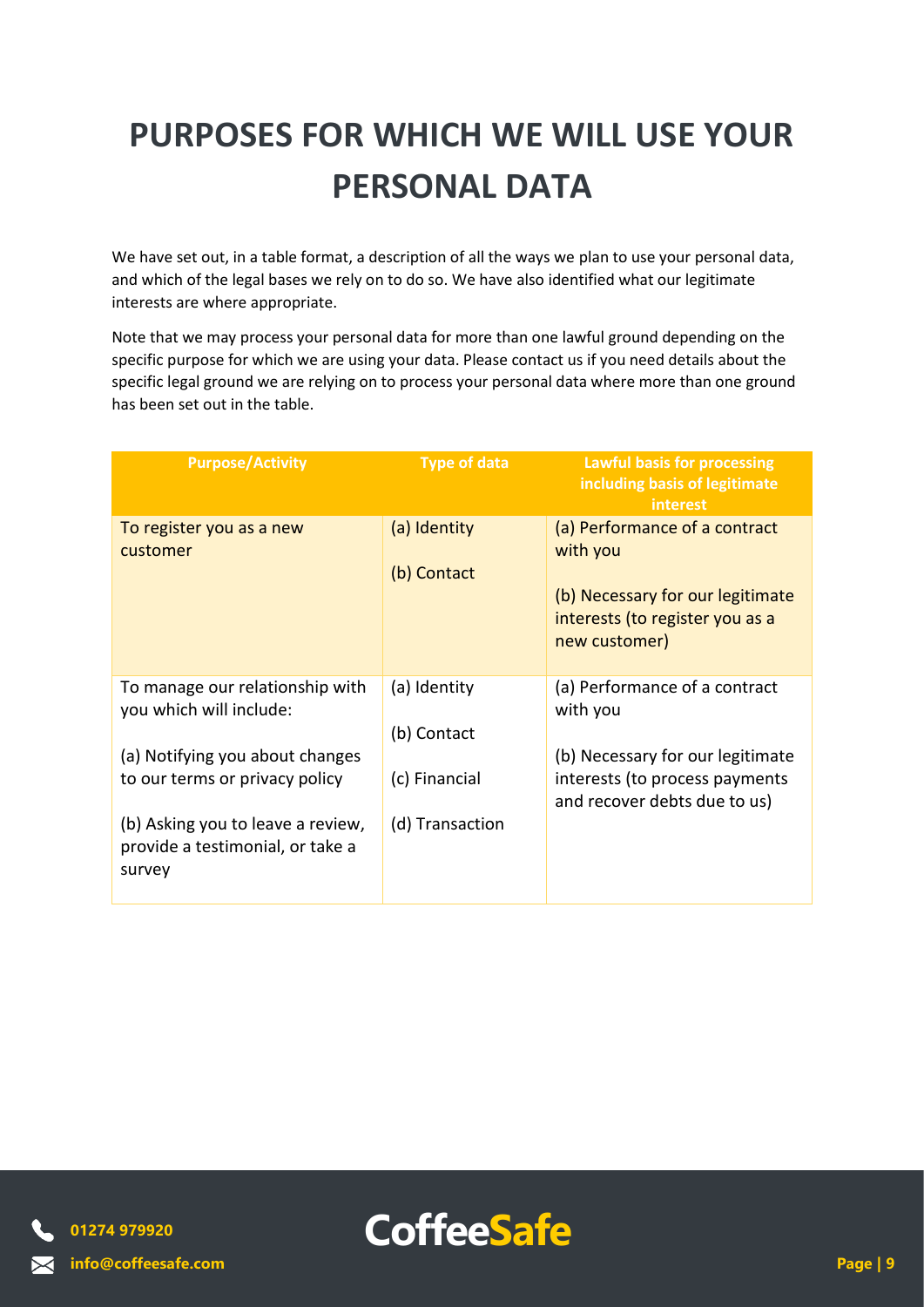| To manage our relationship<br>with you which will include:<br>(a) Notifying you about changes<br>to our terms or privacy policy<br>(b) Asking you to leave a review,<br>provide a testimonial, or take a<br>survey | (a) Identity<br>(b) Contact<br>(c) Profile<br>(d) Marketing and<br><b>Communications</b>                               | (a) Performance of a contract<br>with you<br>(b) Necessary to comply with a<br>legal obligation<br>(c) Necessary for our legitimate<br>interests (to keep our records<br>updated, promote the business<br>and to study how customers use<br>our products/services)                                                                                                                                                              |
|--------------------------------------------------------------------------------------------------------------------------------------------------------------------------------------------------------------------|------------------------------------------------------------------------------------------------------------------------|---------------------------------------------------------------------------------------------------------------------------------------------------------------------------------------------------------------------------------------------------------------------------------------------------------------------------------------------------------------------------------------------------------------------------------|
| To administer and protect our<br>business and this website<br>(including troubleshooting, data<br>analysis, testing, system<br>maintenance, support,<br>reporting and hosting of data)                             | (a) Identity<br>(b) Contact<br>(c) Technical                                                                           | (a) Necessary for our legitimate<br>interests (for running our<br>business, provision of<br>administration and IT services,<br>network security, to prevent<br>fraud and in the context of a<br>business reorganisation or group<br>restructuring CoffeeSafe Ltd,<br>Windy Bank Mills, Windy Bank<br>Lane, Liversedge, West<br>Yorkshire, WF15 8HE Pg 5 of 9<br>exercise)<br>(b) Necessary to comply with a<br>legal obligation |
| To deliver relevant website<br>content and advertisements to<br>you and measure or understand<br>the effectiveness of the<br>advertising we serve to you                                                           | (a) Identity<br>(b) Contact<br>(c) Profile<br>(d) Usage<br>(e) Marketing and<br><b>Communications</b><br>(f) Technical | Necessary for our legitimate<br>interests (to study how<br>customers use our<br>products/services, to develop<br>them, to grow our business and<br>to inform our marketing<br>strategy)                                                                                                                                                                                                                                         |



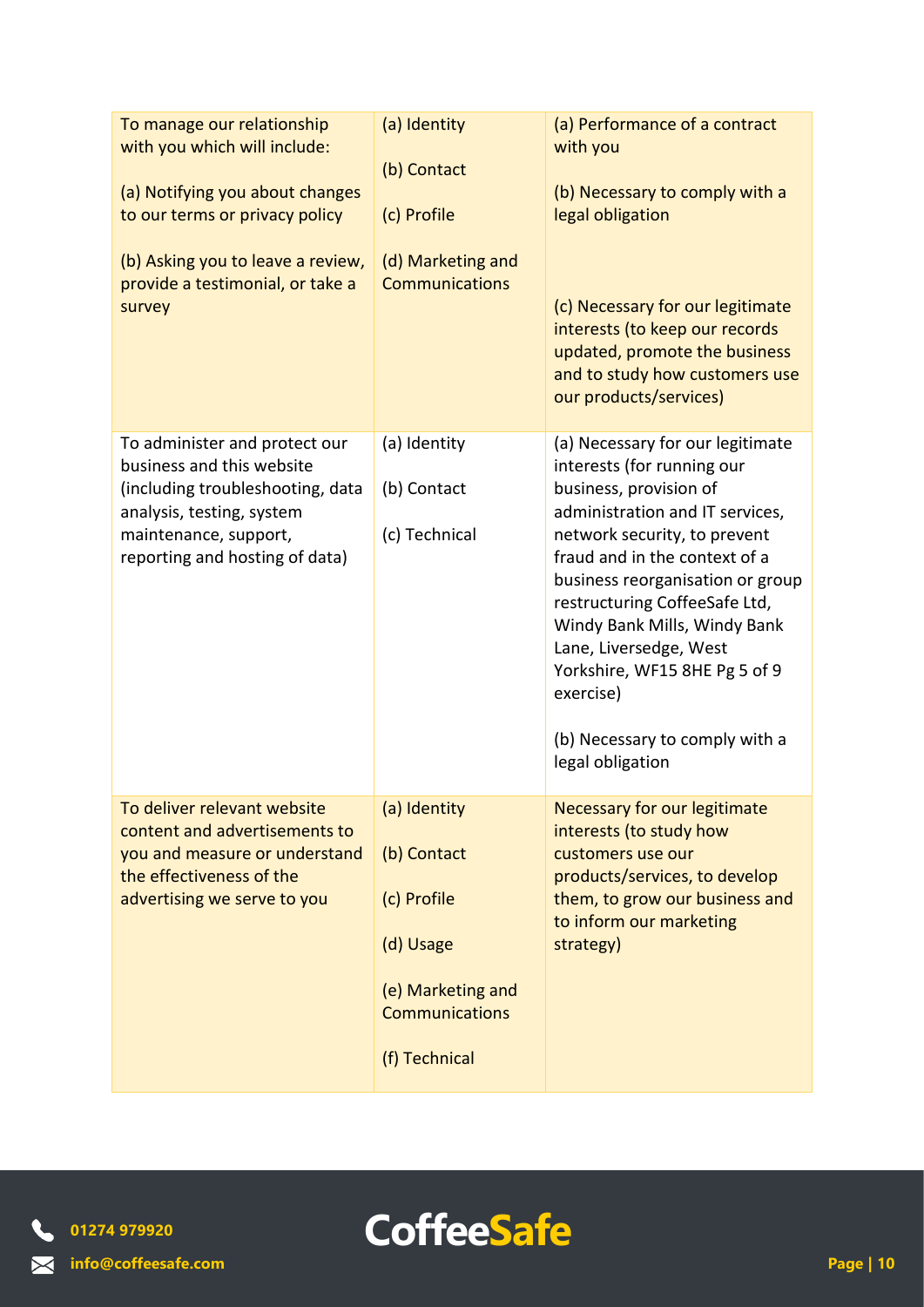| To use data analytics to improve<br>our website, products/services,<br>marketing, customer<br>relationships and experiences | (a) Technical<br>(b) Usage                                                                                      | Necessary for our legitimate<br>interests (to define types of<br>customers for our products and<br>services, to keep our website<br>updated and relevant, to<br>develop our business and to<br>inform our marketing strategy) |
|-----------------------------------------------------------------------------------------------------------------------------|-----------------------------------------------------------------------------------------------------------------|-------------------------------------------------------------------------------------------------------------------------------------------------------------------------------------------------------------------------------|
| To make suggestions and<br>recommendations to you about<br>goods or services that may be of<br>interest to you              | (a) Identity<br>(b) Contact<br>(c) Technical<br>(d) Usage<br>(e) Profile<br>(f) Marketing and<br>Communications | Necessary for our legitimate<br>interests (to develop our<br>products/services and grow our<br>business)                                                                                                                      |



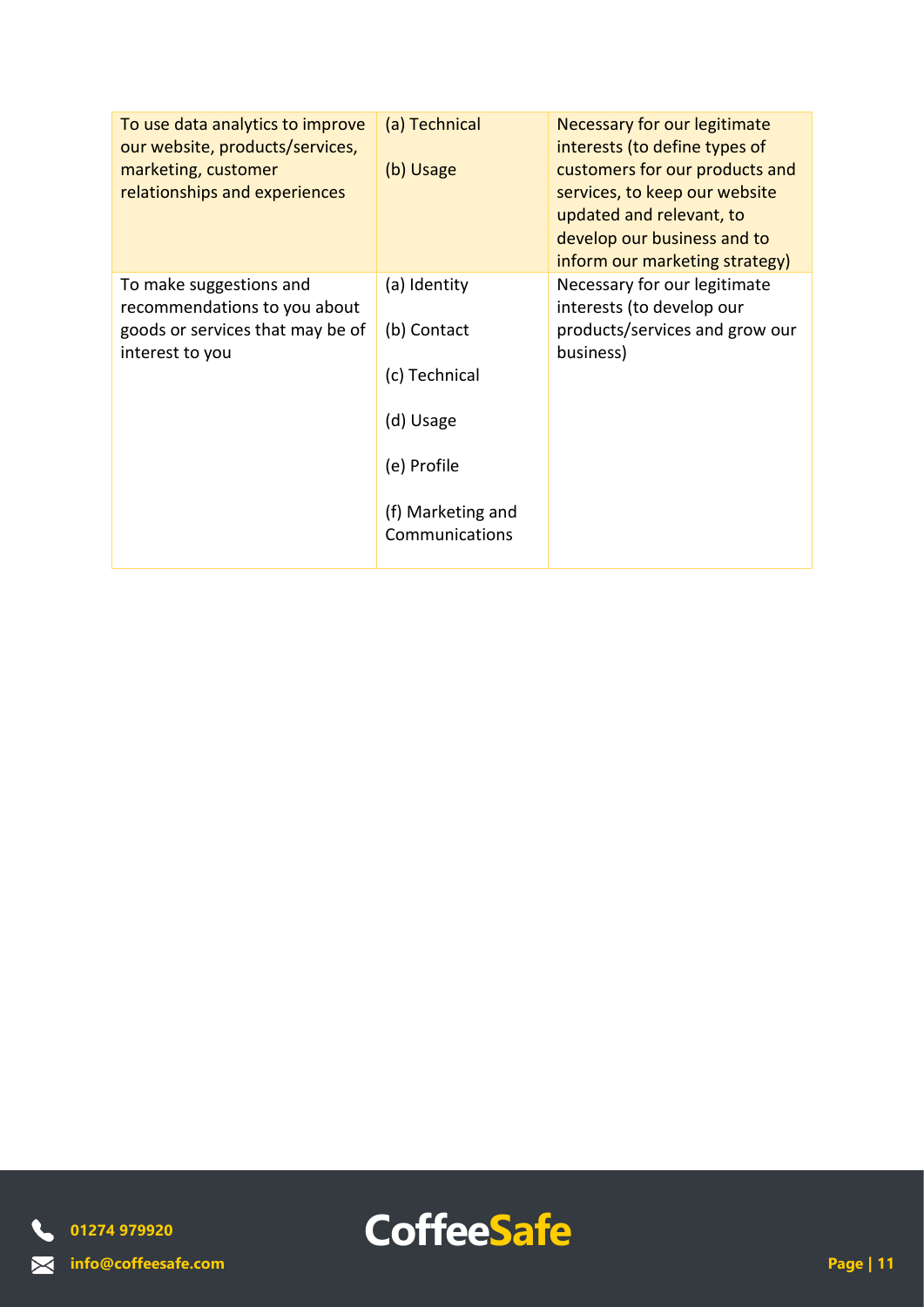#### **MARKETING**

<span id="page-12-1"></span><span id="page-12-0"></span>We strive to provide you with choices regarding certain personal data uses, particularly around marketing and advertising.

## **PROMOTIONAL OFFERS FROM US**

We may use your Identity, Contact, Technical, Usage and Profile Data to form a view on what we think you may want or need, or what may be of interest to you. This is how we decide which products, services and offers may be relevant for you (we call this marketing).

<span id="page-12-2"></span>You will receive marketing communications from us if you have requested information from us or purchased services from us and you have not opted out of receiving that marketing.

#### **THIRD-PARTY MARKETING**

<span id="page-12-3"></span>We will get your express opt-in consent before we share your personal data with any third party for marketing purposes.

#### **OPTING OUT**

You can ask us or third parties to stop sending you marketing messages at any time by following the opt-out links on any marketing message sent to you.

Where you opt out of receiving these marketing messages, this will not apply to personal data provided to us as a result of service purchase.



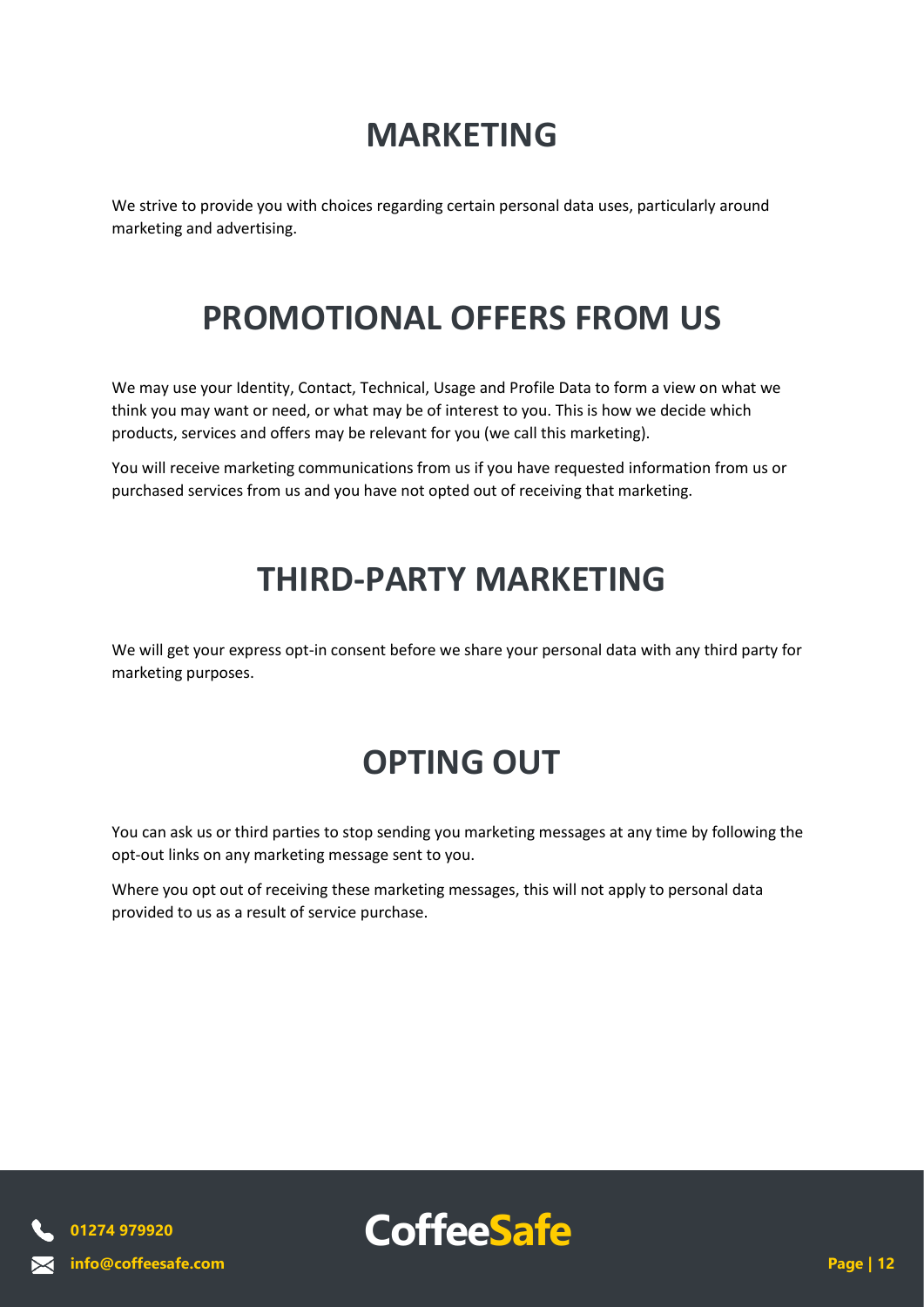## **COOKIES**

<span id="page-13-0"></span>You can set your browser to refuse all or some browser cookies, or to alert you when websites set or access cookies. If you disable or refuse cookies, please note that some parts of this website may become inaccessible or not function properly. For more information about the cookies we use, please see our Cookies Policy.

#### **CHANGE OF PURPOSE**

<span id="page-13-1"></span>We will only use your personal data for the purposes for which we collected it, unless we reasonably consider that we need to use it for another reason and that reason is compatible with the original purpose. If you wish to get an explanation as to how the processing for the new purpose is compatible with the original purpose, please contact us.

If we need to use your personal data for an unrelated purpose, we will notify you and we will explain the legal basis which allows us to do so.

Please note that we may process your personal data without your knowledge or consent, in compliance with the above rules, where this is required or permitted by law.

## <span id="page-13-2"></span>**DISCLOSURES OF YOUR PERSONAL DATA**

We may share your personal data with external Third Parties as set out in the Glossary.

We require all third parties to respect the security of your personal data and to treat it in accordance with the law. We do not allow our third-party service providers to use your personal data for their own purposes and only permit them to process your personal data for specified purposes and in accordance with our instructions.



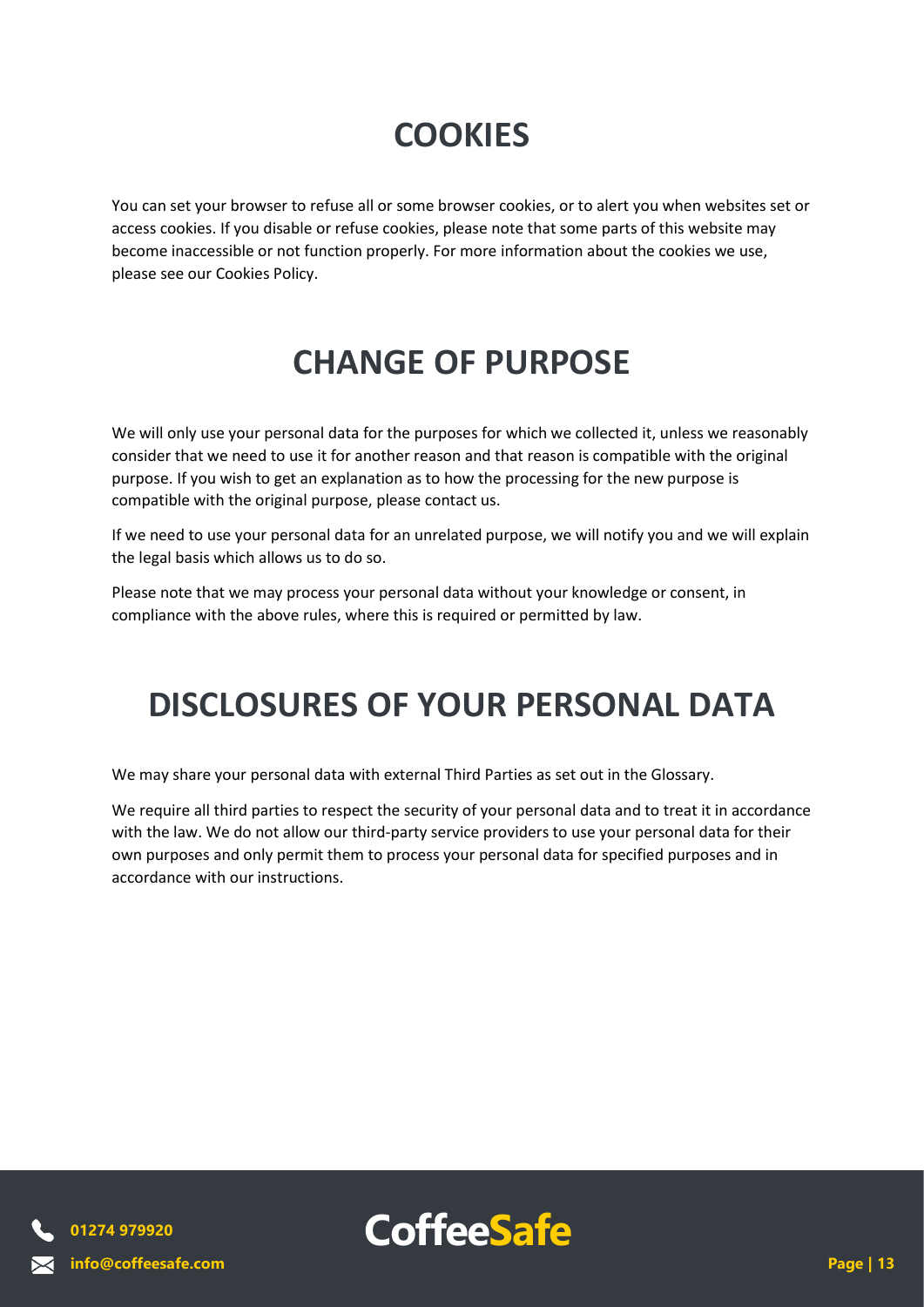## **INTERNATIONAL TRANSFERS**

<span id="page-14-1"></span><span id="page-14-0"></span>We do not transfer your personal data outside the European Economic Area (EEA).

## **DATA SECURITY**

We have put in place appropriate security measures to prevent your personal data from being accidentally lost, used or accessed in an unauthorised way, altered or disclosed. In addition, we limit access to your personal data to those employees, contractors and other third parties who have a business need to know. They will only process your personal data on our instructions and they are subject to a duty of confidentiality.

<span id="page-14-2"></span>We have put in place procedures to deal with any suspected personal data breach and will notify you and any applicable regulator of a breach where we are legally required to do so.

## **DATA RETENTION**

We will only retain your personal data for as long as reasonably necessary to fulfil the purposes we collected it for, including for the purposes of satisfying any legal, regulatory, tax, accounting or reporting requirements. We may retain your personal data for a longer period in the event of a complaint or if we reasonably believe there is a prospect of litigation in respect to our relationship with you.

To determine the appropriate retention period for personal data, we consider the amount, nature and sensitivity of the personal data, the potential risk of harm from unauthorised use or disclosure of your personal data, the purposes for which we process your personal data and whether we can achieve those purposes through other means, and the applicable legal, regulatory, tax, accounting or other requirements.



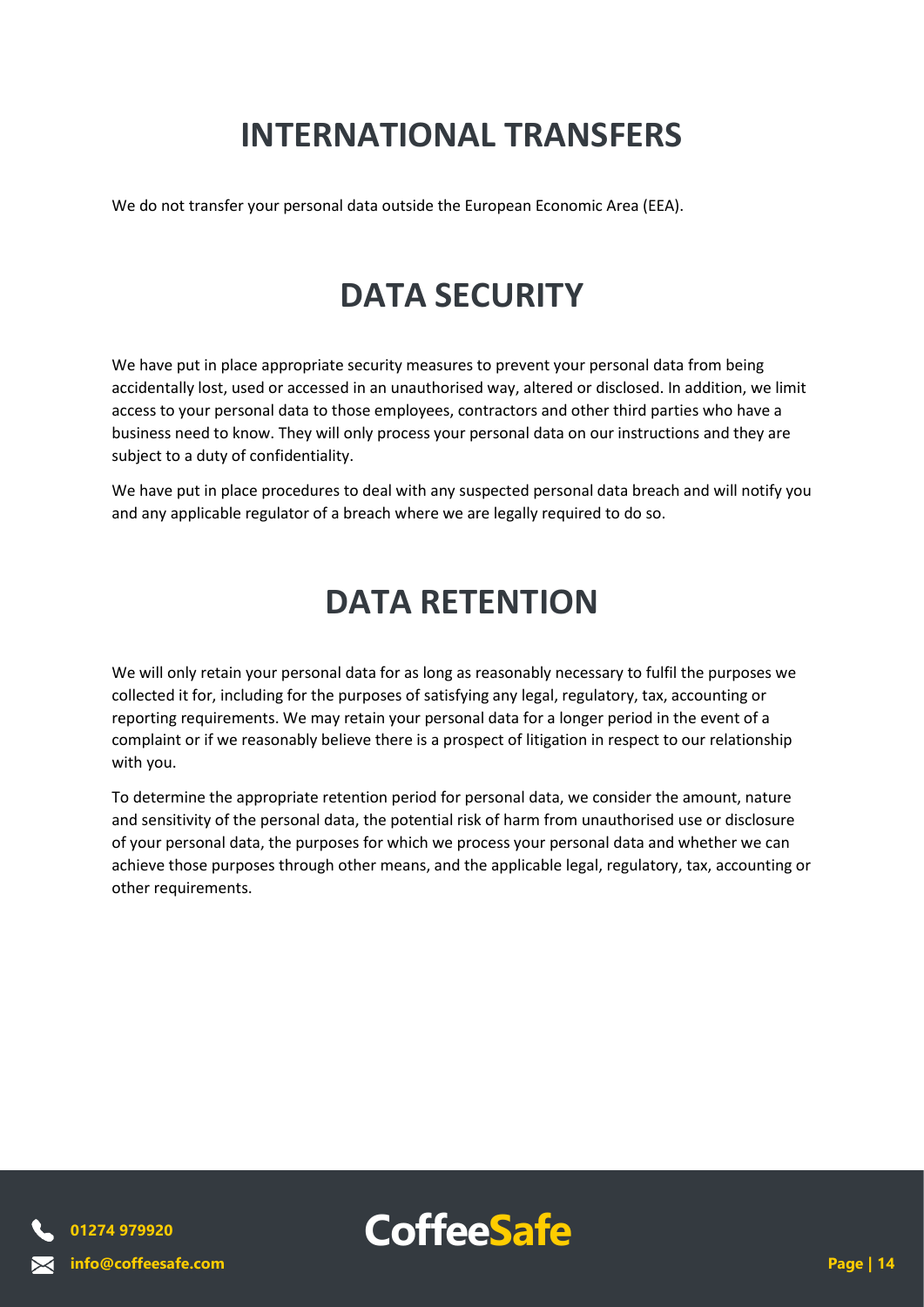# **YOUR LEGAL RIGHTS**

<span id="page-15-0"></span>Under certain circumstances, you have rights under data protection laws in relation to your personal data. These include the right to;

- Request access to your personal data.
- Request correction of your personal data.
- Request erasure of your personal data.
- Object to processing of your personal data.
- Request restriction of processing your personal data.
- Request transfer of your personal data.
- Right to withdraw consent.

<span id="page-15-1"></span>If you wish to exercise any of the rights set out above, please contact us.

#### **WHAT WE MAY NEED FROM YOU**

We may need to request specific information from you to help us confirm your identity and ensure your right to access your personal data (or to exercise any of your other rights). This is a security measure to ensure that personal data is not disclosed to any person who has no right to receive it. We may also contact you to ask you for further information in relation to your request to speed up our response.

## **TIME LIMIT TO RESPOND**

<span id="page-15-3"></span><span id="page-15-2"></span>We try to respond to all legitimate requests within one month. Occasionally it could take us longer than a month if your request is particularly complex or you have made a number of requests. In this case, we will notify you and keep you updated.



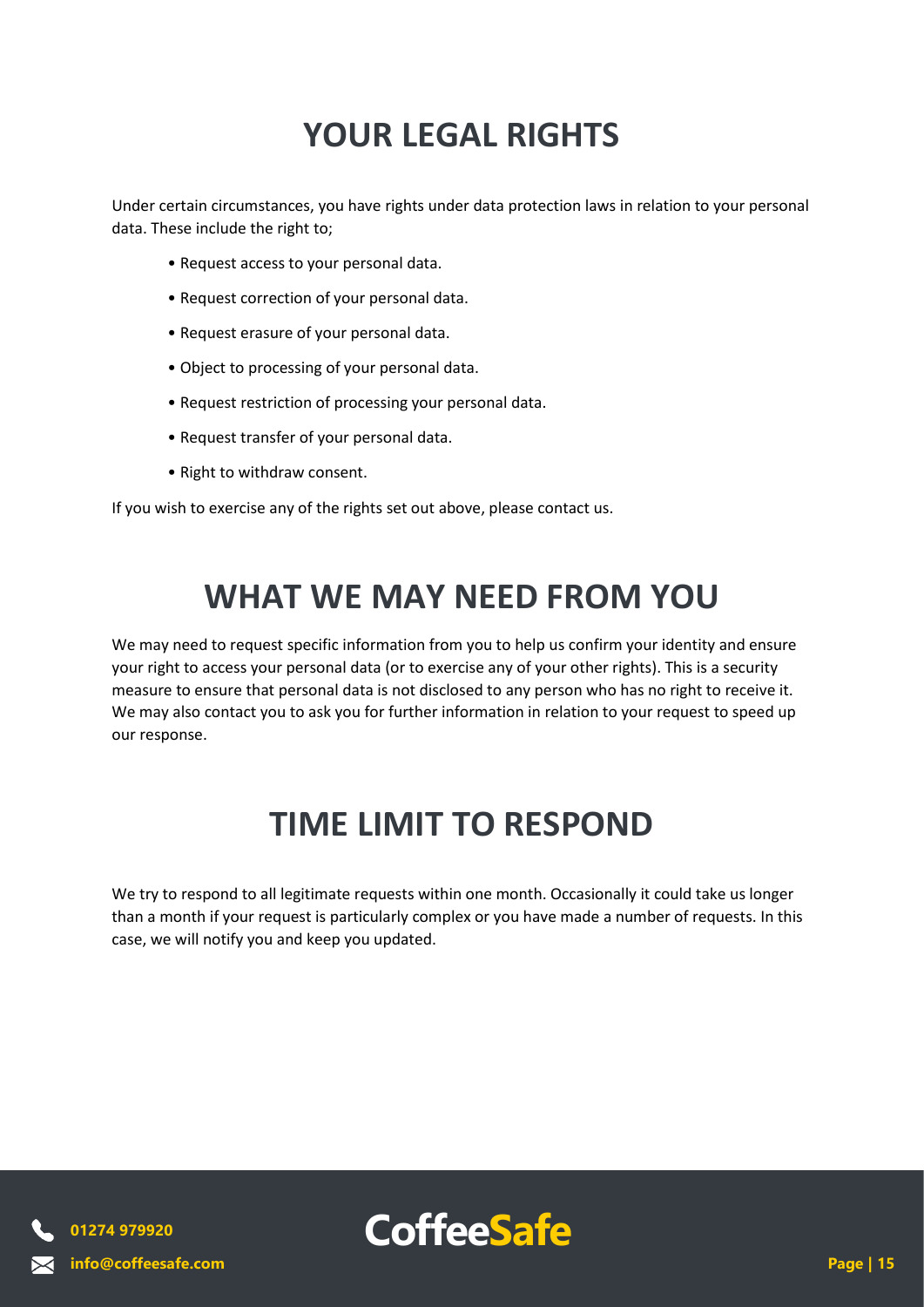#### **GLOSSARY**

#### <span id="page-16-0"></span>LAWFUL BASIS

**Legitimate Interest** means the interest of our business in conducting and managing our business to enable us to give you the best service/product and the best and most secure experience. We make sure we consider and balance any potential impact on you (both positive and negative) and your rights before we process your personal data for our legitimate interests. We do not use your personal data for activities where our interests are overridden by the impact on you (unless we have your consent or are otherwise required or permitted to by law). You can obtain further information about how we assess our legitimate interests against any potential impact on you in respect of specific activities by contacting us.

**Performance of Contract** means processing your data where it is necessary for the performance of a contract to which you are a party or to take steps at your request before entering into such a contract.

**Comply with a legal obligation** means processing your personal data where it is necessary for compliance with a legal obligation that we are subject to.

#### <span id="page-16-1"></span>THIRD PARTIES

- Service providers who provide IT and system administration services.
- Professional advisers including lawyers, insurers and accountants.
- HM Revenue & Customs, regulators



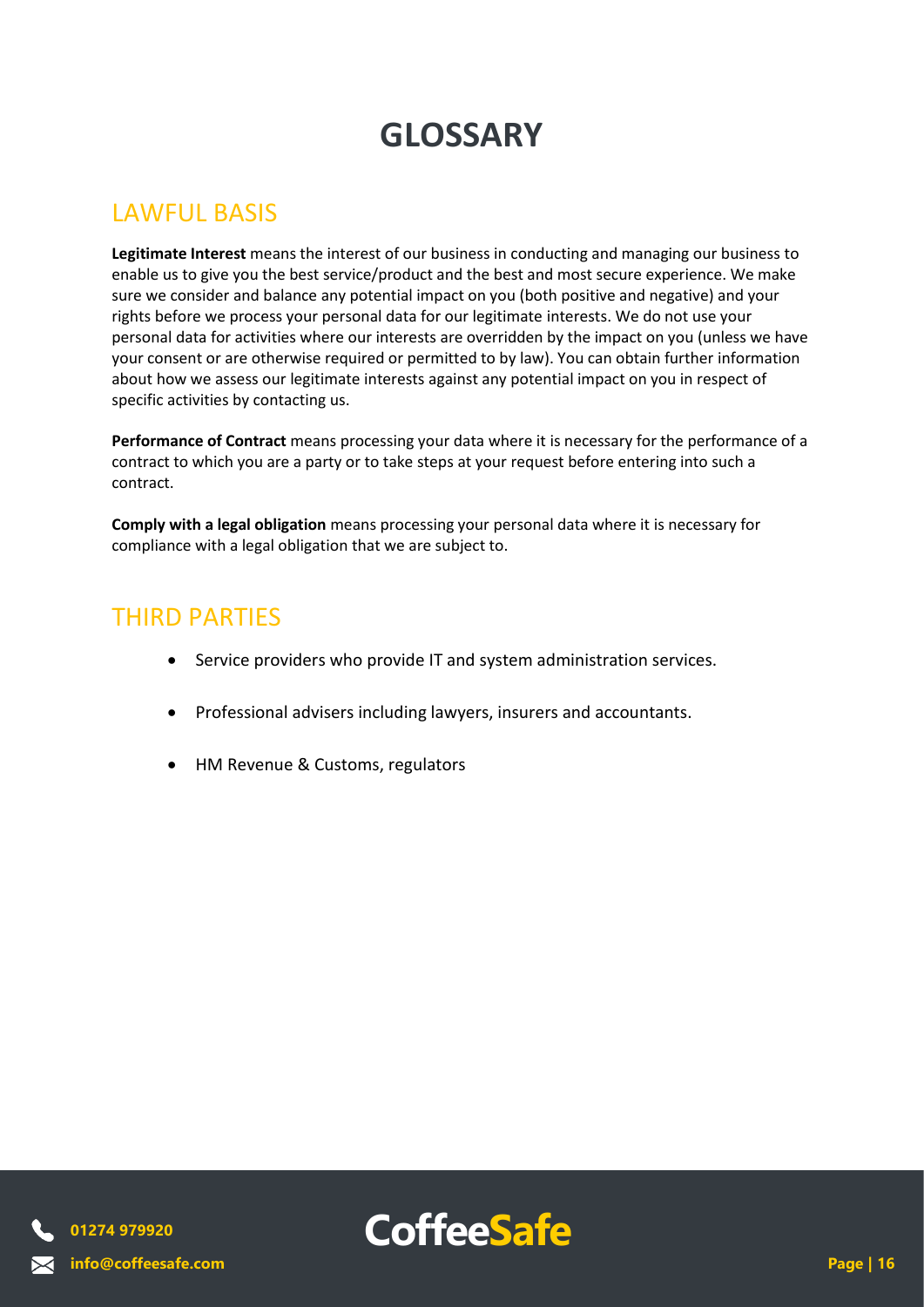#### <span id="page-17-0"></span>YOUR LEGAL RIGHTS

**Request access** to your personal data (commonly known as a "data subject access request"). This enables you to receive a copy of the personal data we hold about you and to check that we are lawfully processing it.

**Request correction** of the personal data that we hold about you. This enables you to have any incomplete or inaccurate data we hold about you corrected, though we may need to verify the accuracy of the new data you provide to us.

**Request erasure** of your personal data. This enables you to ask us to delete or remove personal data where there is no good reason for us continuing to process it. You also have the right to ask us to delete or remove your personal data where you have successfully exercised your right to object to processing (see below), where we may have processed your information unlawfully or where we are required to erase your personal data to comply with local law. Note, however, that we may not always be able to comply with your request of erasure for specific legal reasons which will be notified to you, if applicable, at the time of your request.

**Object to processing** of your personal data where we are relying on a legitimate interest (or those of a third party) and there is something about your particular situation which makes you want to object to processing on this ground as you feel it impacts on your fundamental rights and freedoms. You also have the right to object where we are processing your personal data for direct marketing purposes. In some cases, we may demonstrate that we have compelling legitimate grounds to process your information which override your rights and freedoms.

**Request restriction of processing** of your personal data. This enables you to ask us to suspend the processing of your personal data in the following scenarios:

- If you want us to establish the data's accuracy.
- Where our use of the data is unlawful but you do not want us to erase it.
- Where you need us to hold the data even if we no longer require it as you need it to establish, exercise or defend legal claims.
- You have objected to our use of your data but we need to verify whether we have overriding legitimate grounds to use it.